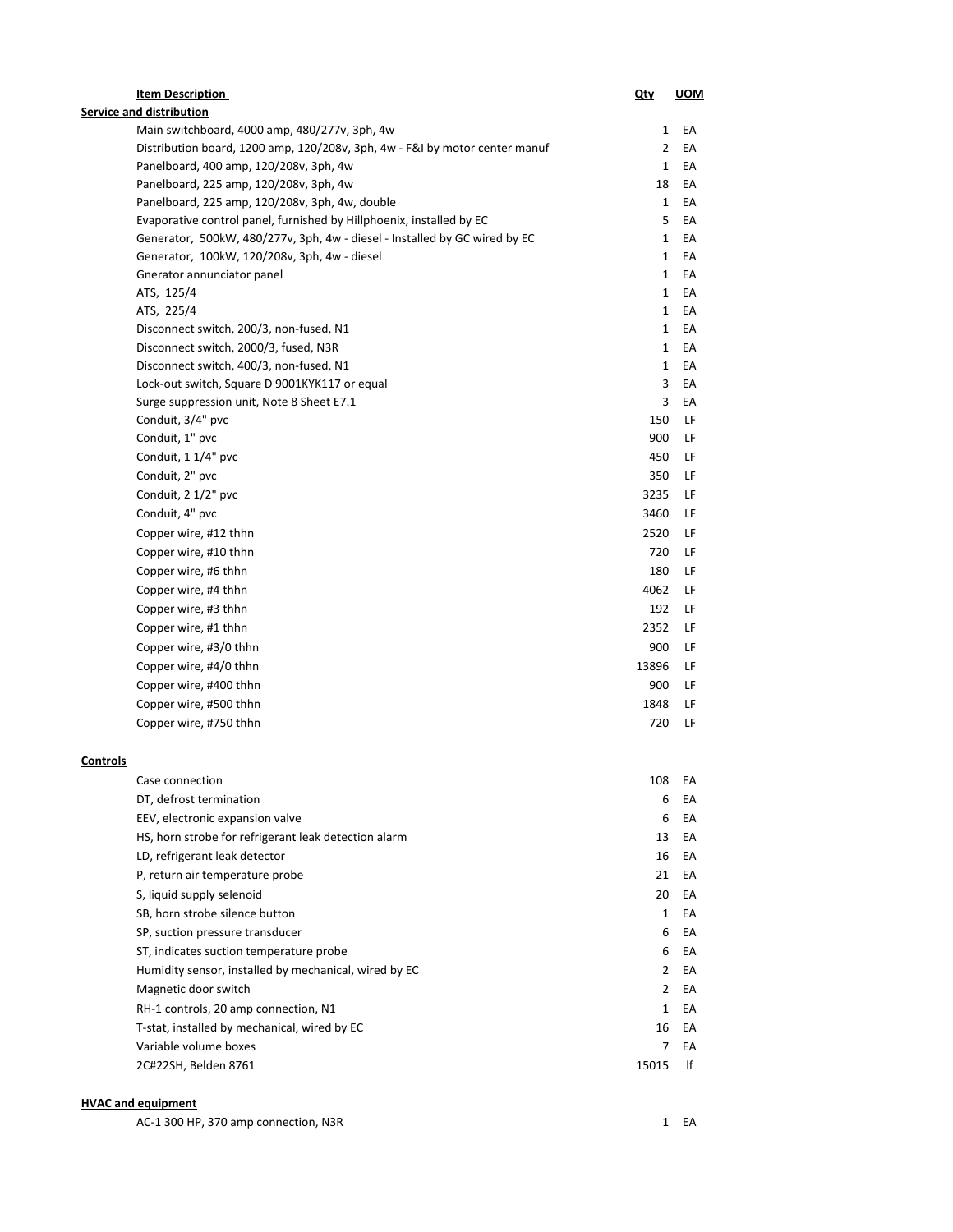| <b>Item Description</b>                                                | Qty            | <b>UOM</b> |
|------------------------------------------------------------------------|----------------|------------|
| AC-2 40 HP, 60 amp connection, N3R                                     | 1              | EA         |
| AC-3 75 HP, 100 amp connection, N3R                                    | 1              | EA         |
| AC-4 75 HP, 100 amp connection, N3R                                    | 1              | EA         |
| AC-5 75 HP, 100 amp connection, N3R                                    | 1              | EA         |
| AC-6 50 HP, 70 amp connection, N3R                                     | 1              | EA         |
| AC-7 75 HP, 100 amp connection, N3R                                    | 1              | EА         |
| Bakery equipment, 30 amp connection, N1                                | 2              | EА         |
| Bakery equipment, 60 amp connection, N1                                | $\mathbf{1}$   | EA         |
| Bakery signage, 20 amp connection, N1                                  | 6              | EА         |
| Burglar power supply, 20 amp connection, N1                            | 1              | EA         |
| Cafe & Deli 40 HP, 60 amp connection, N3R                              | 2              | EА         |
| Compactor connection 40 HP, 60 amp connection, N3R                     | 1              | ЕA         |
| Condenser unit15-20 HP, 30 amp connection, N3R                         | 1              | ЕA         |
| Condeser unit 40 HP, 60 amp connection, N3R                            | 2              | ЕA         |
| Conduit, (3) 4" emt - to ceiling space for MELINK                      | 1              | ЕA         |
| Deli island signage, 20 amp connection, N1                             | 2              | EA         |
| Desuperheater unit15-20 HP, 30 amp connection, N3R                     | 1              | EA         |
| Dock leveler 15-20 HP, 30 amp connection, N1                           | 2              | EA         |
| Door alarm, 20 amp connection, N1                                      | 1              | EA         |
| Electric door opener, 20 amp connection, N1                            | 4              | EA         |
| Elevator cab lights, 20 amp connection, N1 - disconnect                | 1              | ЕA         |
| EMS, 20 amp connection, N1                                             | 3              | EA         |
| Exhaust fan 0-10 HP, 20 amp connection, N3R                            | 11             | EA         |
| Exhaust fan 75 HP, 100 amp connection, N1                              | 2              | EА         |
| Exterior sign, 20 amp connection, N1                                   | 3              | EА         |
| Fire alarm power supply, 20 amp connection, N1                         | 3              | EА         |
| Heat reclaim 0-10 HP, 20 amp connection, N1                            | 1              | EА         |
| Heat tape, 20 amp connection, N1                                       | 7              | EA         |
| Illuminated mirror, 20 amp connection, N1                              | 2              | EA         |
| Junction box, 20 amp connection, N1                                    | $\overline{2}$ | EA         |
| Med/low temp control, 20 amp connection, N1                            | 21             | EА         |
| Motor center lighting connection, 20 amp connection, N1                | 1              | EА         |
| Panic door hardware connection, 20 amp connection, N3R                 | 5              | EА         |
| Pharmacy drive thru sign, 20 amp connection, N1                        | 2              | EА         |
| Photo cell connection, 20 amp connection, N3R                          | 1              | EА         |
| Presto sign by Publix, 20 amp connection, N1                           | 1              | EA         |
| Conduit sleeve, 2" pvc                                                 | 1              | EА         |
| Pull box, 48"X36"                                                      | 1              | EА         |
| Disconnect switch, motor rated N1                                      | 26             | EА         |
| Disconnect switch, 30/3 fused N1                                       | 5              | EА         |
| Disconnect switch, 60/3 fused N1                                       | 1              | EA         |
| Disconnect switch, 100/3 fused N1                                      | 2              | EA         |
| Disconnect switch, motor rated N3R                                     | 11             | EА         |
|                                                                        | 3              |            |
| Disconnect switch, 30/3 fused N3R<br>Disconnect switch, 60/3 fused N3R |                | ЕA         |
|                                                                        | 3              | ЕA         |
| Disconnect switch, 100/3 fused N3R                                     | 5              | EА         |
| Disconnect switch, 400/3 fused N3R                                     | 1              | EА         |
| Equipment feeder, 20 amp                                               | 9240           | LF         |
| Equipment feeder, 30 amp                                               | 960            | LF         |
| Equipment feeder, 60 amp                                               | 900            | LF         |
| Equipment feeder, 100 amp                                              | 1050           | LF         |
| Equipment feeder, 400 amp                                              | 150            | LF         |

**Wiring device**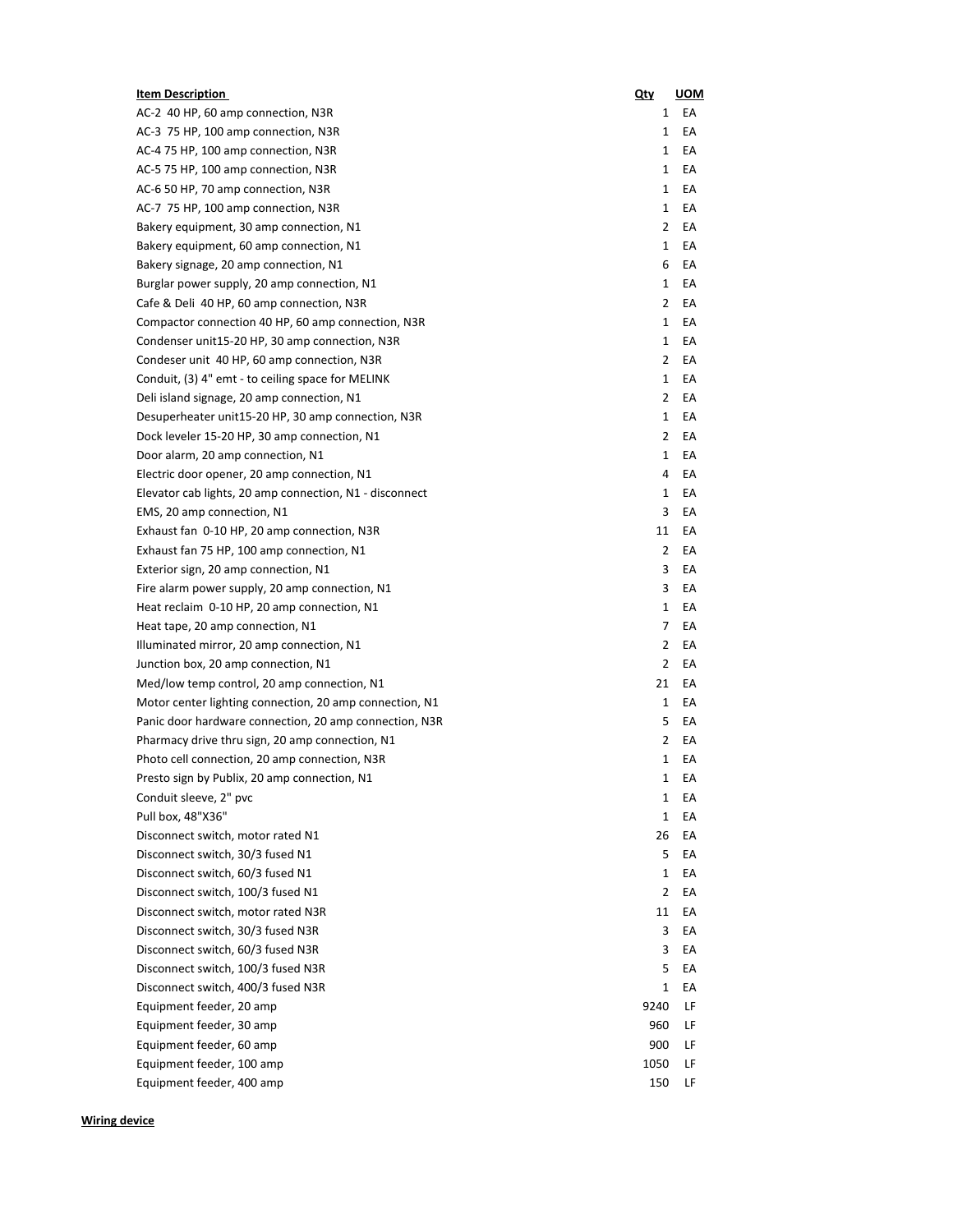| <b>Item Description</b>                                                     | Qty          | <u>UOM</u> |
|-----------------------------------------------------------------------------|--------------|------------|
| Double duplex isolated gnd recept, 20 amp                                   | 7            | EA         |
| Double duplex isolated gnd recept, 20 amp, installed by manuf., wired by EC | 8            | EA         |
| Double duplex receptacle, 20 amp, installed by manuf., wired by EC          | 8            | EA         |
| Duplex isolated gnd recept, 20 amp                                          | 47           | EA         |
| Duplex isolated gnd recept, 20 amp, installed by manuf., wired by EC        | 6            | EA         |
| Duplex receptacle, 20 amp                                                   | 88           | EA         |
| Duplex receptacle, 20 amp - GFI                                             | 57           | EA         |
| Duplex receptacle, 20 amp - GFI, WP                                         | 16           | EA         |
| Duplex receptacle, 20 amp, gondola mounted                                  | 26           | EA         |
| Duplex receptacle, 20 amp, installed by manufacture, wired by EC            | 15           | EA         |
| Duplex receptacle, 20 amp, w/in-use cover                                   | 2            | EA         |
| Duplex red receptacle, 20 amp                                               | 7            | EA         |
| Duplex USB receptacle, 20 amp                                               | 36           | EA         |
| Plug w/pigtail, 30 amp (Hubbel #2613)                                       | $\mathbf{1}$ | EA         |
| Pull box, 6"x6" ventilated                                                  | 1            | EA         |
| Receptacle, 14-20                                                           | 2            | EA         |
| Receptacle, 15-50                                                           | 3            | EA         |
| Receptacle, 5-15                                                            | 4            | EA         |
| Receptacle, 5-20                                                            | 5            | EA         |
| Receptacle, 5-30                                                            | 8            | EA         |
| Receptacle, 6 -15                                                           | 1            | EA         |
| Receptacle, 6-20                                                            | 2            | EA         |
| Receptacle, 6-30                                                            | 6            | EA         |
| Receptacle, 6-50                                                            | 3            | EA         |
| Receptacle, L15-20C                                                         | $\mathbf{1}$ | EA         |
| Receptacle, L5-20C                                                          | 11           | EA         |
| Receptacle, L5-30                                                           | 2            | EA         |
| Receptacle, L6-20C                                                          | 1            | EA         |
| Receptacle, L6-30                                                           | 1            | EA         |
| Receptacle, PS21-100                                                        | 5            | EA         |
| Switch, 20 amp single pole                                                  | 1            | EA         |
| Switch, 20 amp sinlge pole, in-use over                                     | 1            | EA         |
| Walkerduct duct system, #2                                                  | 280          | LF         |
| Walkerduct triple duct system, (2) #2 (1) #4                                | 120          | LF         |
| Walkerduct, adapter #222-3/4                                                | 8            | EA         |
| Walkerduct, junction box #12JR-TER23/4                                      | 3            | EA         |
| Walkerduct, junction box #222JR-TER23/4                                     | 1            | EA         |
| Walkerduct, junction box #3224JR-TER23/4                                    | 2            | EA         |
| Wiremold plugmold, #V24GBA512 or equal                                      | 70           | LF         |
| Conduit, (2) 1 1/2" pvc                                                     | 50           | LF         |
| Conduit, 2" pvc                                                             | 50           | LF         |
| 11#12, 3/4" emt                                                             | 200          | LF         |
| 11#12, 3/4" pvc                                                             | 200          | LF         |
| 15#12, 1" emt                                                               | 200          | LF         |
| 2#10, 5#12, 3/4" emt                                                        | 200          | LF         |
| 2#10, 7#12, 3/4" emt                                                        | 400          | LF         |
| 2#10, 9#12, 3/4" emt                                                        | 400          | LF         |
| 3#12, 3/4" pvc                                                              | 200          | LF         |
| 4#10, 4#12, 3/4" pvc                                                        | 200          | LF         |
| 4#10, 5#12, 3/4" emt                                                        | 800          | LF         |
| 4#10, 7#12, 3/4" emt                                                        | 600          | LF         |
| 4#12, 1#12, 3/4" pvc                                                        | 200          | LF         |
| 5#12, 3/4" emt                                                              | 600          | LF         |
| 5#12, 3/4" pvc                                                              | 600          | LF         |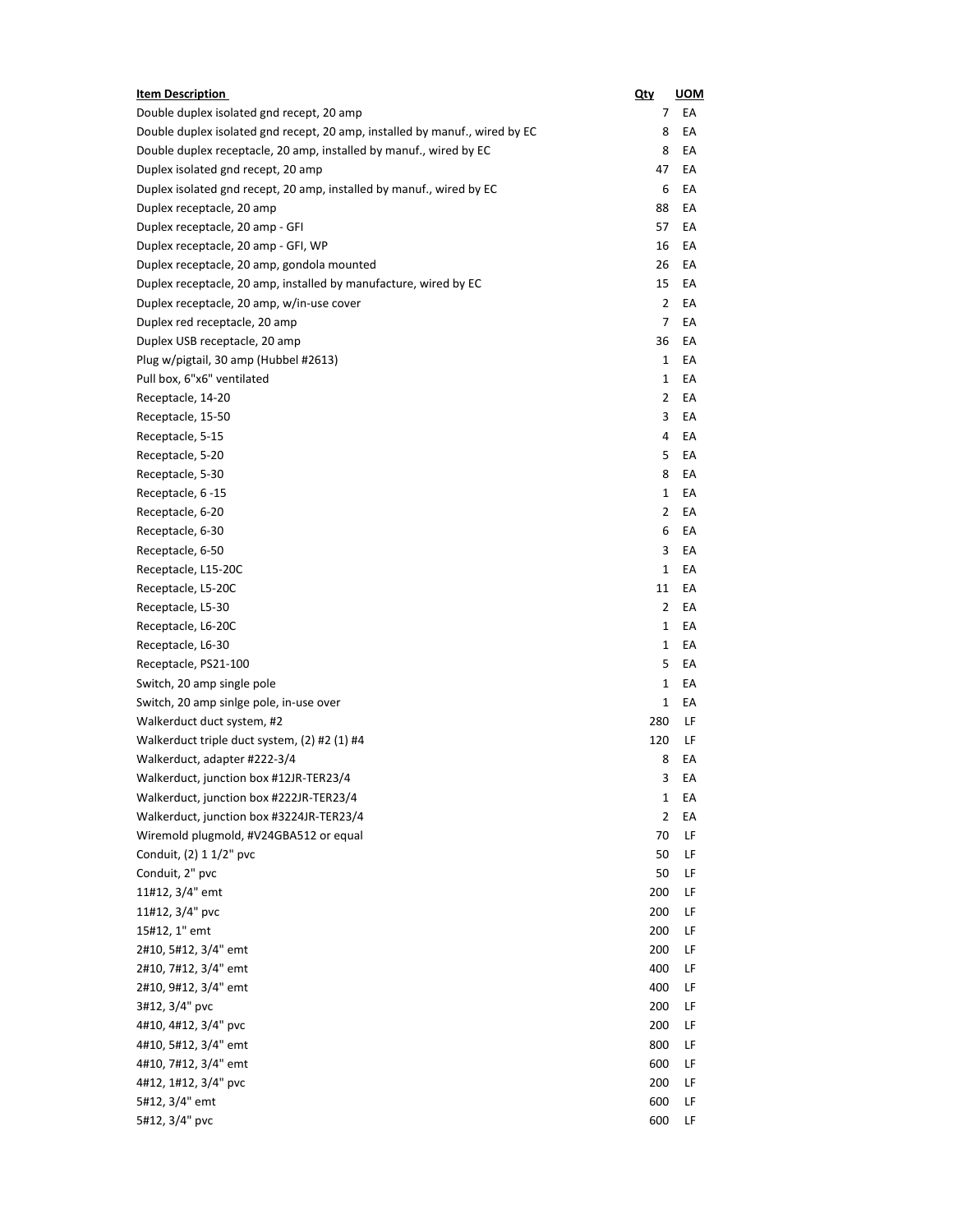| <b>Item Description</b> | Qty   | <b>UOM</b> |
|-------------------------|-------|------------|
| 7#12, 3/4" emt          | 600   | LF.        |
| 7#12, 3/4" pvc          | 600   | LF.        |
| 9#12, 3/4" emt          | 1000  | -LF        |
| Branch power, 20 amp    | 19635 | - LF       |
| Branch power, 30 amp    | 1530  | -LF        |
| Branch power, 50 amp    | 255   | LF.        |

## **Light fixtures**

| ACL-GES11-3-10, AMERLUX END FEED CURRENT LIMITER 10A                        |                | 1 EA  |       |
|-----------------------------------------------------------------------------|----------------|-------|-------|
| ACL-GES11-3-5, AMERLUX END FEED CURRENT LIMITER 5A                          | 8              | EA    |       |
| D11, 2x2 LED, CRACKED ICE, 8000LM, 3250K, ICECUBE, 2 CIRCUIT                | 68             | EA    |       |
| D12, 2x2 LED, CRACKED ICE, 5500LM, 3250K, ICECHIP, 1 CIRCUIT                | 26             | EA    |       |
| D15, 2x2 LED, CRACKED ICE, 3500LM, 3250K, ICECHIP, 1 CIRCUIT                | 4              | EA    |       |
| DD15, 2x2 LED, CRACKED ICE, 3500LM, 3250K, ICECHIP, 1 CIRCUIT               | $\mathbf{2}$   | EA    |       |
| E10, TYPE III DN DISTRIBUTION LED WALLPACK WHITE COLOR                      | 5              | EA    |       |
| E11, TYPE III DN DISTRIBUTION LED WALLPACK WHITE COLOR                      | 6              | EA    |       |
| EE1, 55W LED RECESSED CLG. NARROW DISTRIBUTION                              | 17             | EA    |       |
| G1, 2x4 LED, PRISMATIC, 5200LM, 3500K, 1 CIRCUIT (HIGH POWER)               | 30             | EA    |       |
| G2, 2x4 LED, PRISMATIC, 3435LM, 3500K, 1 CIRCUIT (LOW POWER)                | 9              | EA    |       |
| GES11-3, AMERLUX LIVE END FEED                                              | 7              | EA    |       |
| GES12-2, AMERLUX LIVE END FEED, REVERSE (BLACK)                             | $\mathbf{1}$   | EA    |       |
| GES12-3, AMERLUX LIVE END FEED, REVERSE                                     | $\mathbf{1}$   | EA    |       |
| GES204-3, AMERLUX 4'-0" 1-CIRCUIT TRACK                                     | 30             | LF    | 7 EA  |
| GES208-3, AMERLUX 8'-0" 1-CIRCUIT TRACK                                     | 497            | LF    | 17 EA |
| GES21-3, AMERLUX STRAIGHT CONNECTOR                                         | 50             | EA    |       |
| GES212-2, AMERLUX 12'-0" 1-CIRCUIT TRACK (BLACK)                            | 81             | LF    | 4 EA  |
| H6, 2x2 LED, PRISMATIC, 2267LM, 3500K, 1 CIRCUIT                            | 10             | EA    |       |
| N4, 4' FVT, 3500K, IP DRIVER, 3800LM, MOUNTING BRACKET                      | 24             | EA    |       |
| N8, 8' FVT, 3500K, IP DRIVER, 7600LM, MOUNTING BRACKET                      | 39             | EA    |       |
| Q19, LED WHITE TRACK HEAD, WF (4533/64), 3000K, 90+ CRI, TN1, SNOOT         | 46             | EA    |       |
| Q21, LED WHITE TRACK HEAD, WF (3633/64), 3000K, 90+ CRI, TN1, SNOOT         | 42             | EA    |       |
| Q22, LED BLACK TRACK HEAD, WF (4533/64), 3000K, 90+ CRI, TN1, SNOOT         | 9              | EA    |       |
| R17, 8' TMSL, 3250K, LOUVERED, UPLIGHT, 24000LM, 83CRI, DIM, BLACK CORD     | 88             | EA    |       |
| R18, 8' TMSL, 3250K, LOUVERED, UPLIGHT, 14000LM, 83CRI, DIM, BLACK CORD     |                | 11 EA |       |
| R19, 8' TMSL, 3250K, LOUVERED, UPLIGHT, 10500LM, 83CRI, DIM, BLACK CORD     | 4              | EA    |       |
| R20, 8' FST, 3500K, 5000LM, LENSED (MTG CABLES/V CLIPS INCLUDED)            | 1              | EA    |       |
| R21, 8' FST, 3500K, 8500LM, LENSED (MTG CABLES/V CLIPS INCLUDED)            | 32             | EA    |       |
| RR14, 4' MSL, 3250K, LOUVERED, UPLIGHT, 12000LM, 83CRI, DIM, BLACK CORD     | 2              | EA    |       |
| RR17, 4' FST, 3500K, 2500LM LENSED (MTG CABLES/V CLIPS INCLUDED)            | 9              | EA    |       |
| RR21, 45/32 FST, 3500K, 4250LM, LENSED (MTG CABLES/V CLIPS INCLUDED)        | 17             | EA    |       |
| T59, 4" RECESSED CAN DOWNLIGHT, 3000K, 650LM, WHITE                         | 13             | EA    |       |
| T60, 6" RECESSED CAN DOWNLIGHT, 3000K, 700LM, WHITE                         | $\mathbf{1}$   | EA    |       |
| T61, 6" RECESSED CAN DOWNLIGHT, 3000K, 1260LM, WHITE                        | 81             | EA    |       |
| T62, 6" RECESSED MEDIUM BASE CAN, WHITE OPEN TRIM, 3000K LAMP INCLUDE       | 9              | EA    |       |
| T63, 8" RECESSED CAN DOWNLIGHT, 3500K, 4000LM, DIM, SILVER/WHITE, LB27 HANG | 19             | EA    |       |
| T64, 8" RECESSED CAN DOWNLIGHT, 3000K, 1700LM, DIM, SILVER/WHITE, LB27 HANG |                | 2 EA  |       |
| T68, LED DECORATIVE CONE PENDANT, GRAY CORD 6 FOOT, GUN METAL               | 6              | EA    |       |
| T69, 17" DECORATIVE OVAL PENDANT, 10 FOOT BLACK CORD                        | 6              | EA    |       |
| T70, 18" DECORATIVE ROUND PENDANT, 10 FOOT BLACK CORD                       | $\mathbf{2}$   | EA    |       |
| TRV, 136W LED WALLPACK WITH TYPE 4 DISTRIBUTION                             | $\overline{2}$ | EA    |       |
| U, LED FIXTURE SUPPLIED WITH HOOD                                           | $\overline{2}$ | EA    |       |
| X3, LED EXIT FIXTURE                                                        | 24             | EA    |       |
| Y2, DOCK LIGHT, 60" FOLDING ARM, MEDIUM BASE, LAMP INCLUDED                 | $\mathbf{2}$   | EA    |       |
| YY1, ATM WALL WASH LED - WHITE                                              |                | 2 EA  |       |
|                                                                             |                |       |       |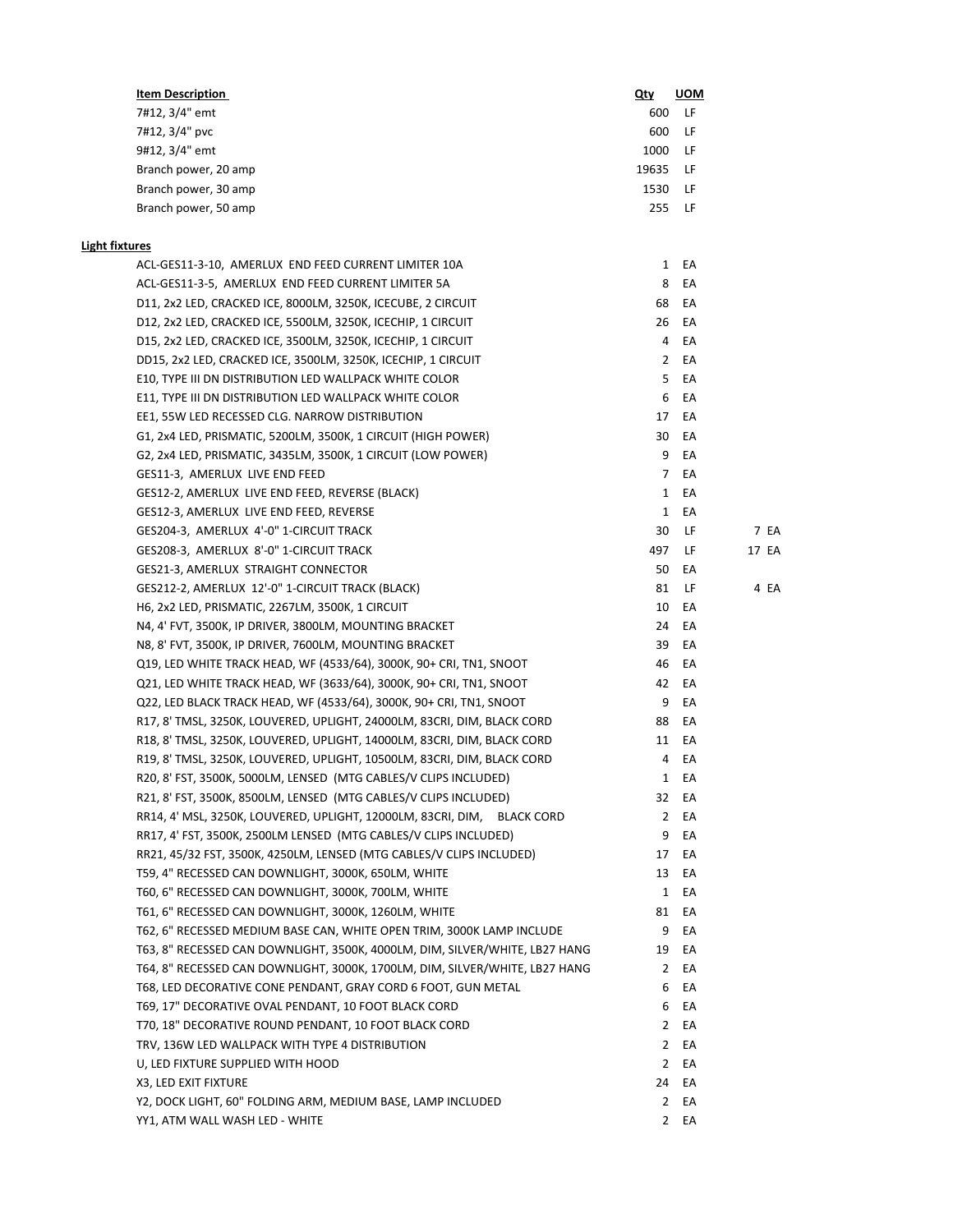|                          | <b>Item Description</b>                                                  | <u>Qty</u>     | <b>UOM</b> |
|--------------------------|--------------------------------------------------------------------------|----------------|------------|
|                          | Lighting branch power, fixtures                                          | 11520          | LF         |
| <b>Lighting controls</b> |                                                                          |                |            |
|                          | \$2A, occupancy sensor, wall mount                                       | 11             | EA         |
|                          | \$2A/S2M, occupancy sensor, wall mount                                   | 3              | EA         |
|                          | Current limiting device, ACL-GES11-2-5                                   | $\overline{2}$ | EA         |
|                          | Occupancy sensor, ceiling mount                                          | 5              | EA         |
|                          | SP, switch, 20 amp SPDT/DPDT/3-way momentary contact                     | 3              | EA         |
|                          | Switch, 20 amp single pole 30 minute timer                               | $\overline{2}$ | EA         |
|                          | Switch, 20 amp single pole"T" rated                                      | 23             | EA         |
|                          | Switch/Switch, 20 amp SPDT/DPDT/3-way momentary contact                  | $\mathbf{1}$   | EA         |
|                          | Switch/Switch/Switch, 20 amp single pole"T" rated                        | 6              | EA         |
|                          | Lighting branch power, controls                                          | 1400           | LF         |
| Communication            |                                                                          |                |            |
|                          | Tele/data outlet, back box only                                          | 90             | EA         |
|                          | Tele/data outlet, back box only - ceiling mounted                        | 6              | EA         |
|                          | Wireless access point, back box only - ceiling mounted                   | 6              | EA         |
|                          | Junction box, Viking Electronics 259576                                  | 1              | EA         |
|                          | Conduit, (2) 3" pvc, main tele/data service from pole - allow 500'       | 500            | LF         |
|                          | Conduit, (1) 4" pvc, main cable/broadband service from pole - allow 500' | 500            | LF         |
|                          | Conduit, (2) 2" pvc                                                      | 75             | LF         |
|                          | Conduit, 2" pvc                                                          | 250            | LF         |
|                          | Pullbox, 24"x24"                                                         | $\mathbf{1}$   | EA         |
|                          | Conduit, 1" emt                                                          | 1365           | LF         |
|                          |                                                                          |                |            |
| Fire alarm head end      |                                                                          |                |            |
|                          | FAPS, fire alarm power supply                                            | 3              | EA         |
|                          | FCP, fire alarm control panel                                            | $\mathbf{1}$   | EA         |
|                          | FSA, fire alarm remote annunciator                                       | $\mathbf{1}$   | EA         |
|                          | Fire alarm field devices                                                 |                |            |
|                          | Addressable relay module                                                 | 10             | EA         |
|                          | <b>Burglary siren</b>                                                    | $\mathbf{1}$   | EA         |
|                          | Directional infrared detector                                            | 6              | EA         |
|                          | Duct smoke detector                                                      | 14             | EA         |
|                          | Flow switch                                                              | $2^{\circ}$    | EA         |
|                          | Glass break sensor                                                       | 4              | EA         |
|                          | Heat detector                                                            | 7              | EA         |
|                          | Horn/strobe, ceiling mount                                               | 22             | EA         |
|                          | Horn/strobe, wall mount                                                  | 15             | EA         |
|                          | Horn/strobe, wall mount, WP                                              | 4              | EA         |
|                          | Knox box                                                                 | $\mathbf{1}$   | EA         |
|                          | Manual pull station                                                      | 12             | EA         |
|                          | Monitor module                                                           | 10             | EA         |
|                          | Outdoor burglary siren                                                   | 1              | EA         |
|                          | Pressure switch                                                          | 2              | EA         |
|                          | Remote LED key pad                                                       | 2              | EA         |
|                          | Remote test button                                                       | 14             | EA         |
|                          | Roll-up door contact                                                     | 3              | EA         |
|                          | Safe/door contact                                                        | 20             | EА         |
|                          | Smoke detector                                                           | 9              | EA         |
|                          | Speaker/strobe, wall mount                                               | 1              | EA         |
|                          | Strobe, ceiling mount                                                    | 20             | EA         |
|                          | Strobe, wall mount                                                       | 15             | EA         |